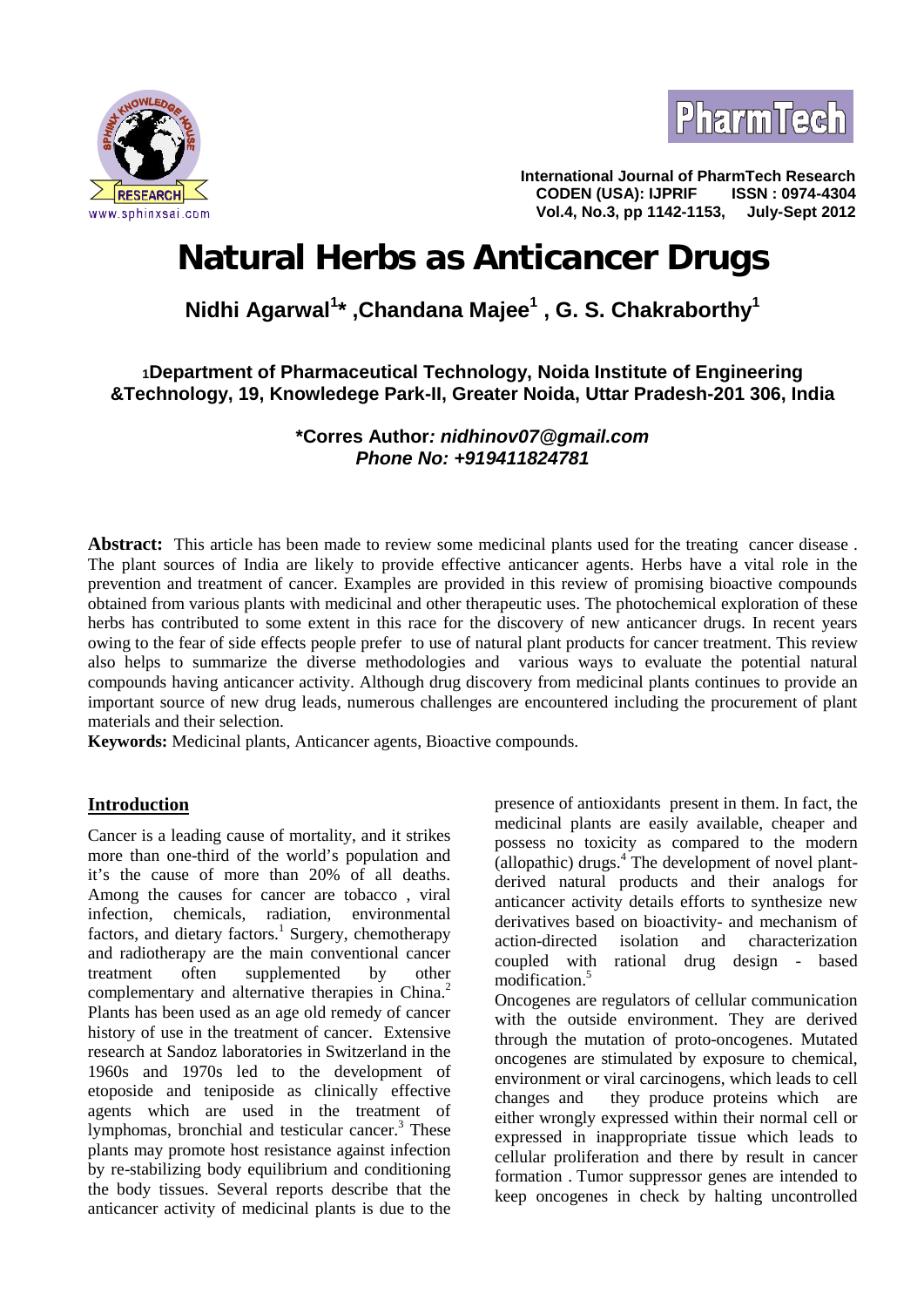cellular growth. In direct opposition to oncogenes, which induce cancer when stimulated or amplified, tumor suppressor genes promote cancer when inactivated or attenuated. Two of the most prevalent tumor suppressor genes involved in the generation of cancer are p53 and retinoblastoma or Rb.<sup>6</sup>

#### **Anticancer Plants**

*Acronychia Bauer*:-Utilizing a differential extraction technique for the examination of the bark of the Australian plant *Acronychia Baueri* Schott (*Bauerella australiana* Borzi), has resulted in the isolation of the triterpene lupeol and the alkaloids melicopine, acronycine, and normelicopidine. The experimental anti tumor activity associated with the crude alkaloidal mixture obtained from the ether extract has been shown to be attributable to acronycine. Experimental evidence is herein given, showing acronycine to have the broadest antitumor spectrum of any alkaloid isolated to date in these laboratories. By virtue of its being chemically unrelated to any of the presently utilized antitumor agents it represents a new lead in the search for agents effective in the chemotherapeutic management of human neoplasms.<sup>7</sup>

Garlic (*Allium sativum* L.) has a long history of being as a food having a unique taste and odor along with some medicinal qualities. Modern scientific research has revealed that the wide variety of dietary and medicinal functions of garlic can be attributed to the sulfur compounds present in or generated from garlic. Although garlic produces more than 20 kinds of sulfide compounds from a few sulfur-containing amino acids, their functions are different from one another; e.g., allicin, methyl allyl trisulfide, and diallyl trisulfide have antibacterial,

antithrombotic, and anticancer activities, respectively.<sup>8</sup>

Garlic [*Allium sativum*] is among the oldest of all cultivated plants. It has been used as a medicinal agent for thousands of years. It is a remarkable plant, which has multiple beneficial effects such as antimicrobial, antithrombotic, hypolipidemic, antiarthritic, hypoglycemic and antitumor activity. A number of studies have demonstrated the chemopreventive activity of garlic by using different garlic preparations including fresh garlic extract, aged garlic, garlic oil and a number of organosulfur compounds derived from garlic. The chemopreventive activity has been attributed to the presence of organosulfur compounds in garlic. However it not understood, but several mode of action this is achieved is not fully understood, but several modes of action have been proposed. These include its effect on drug metabolizing enzymes, antioxidant properties and tumor growth inhibition. Most of these studies were carried out in the animal models. Also, recent research has been focused on the antimutagenic activity of garlic. Recently, it has been observed that aged garlic extract, but not the fresh garlic extract, exhibited free radical scavenging activity. The two major compounds in aged garlic, S-allylcysteine and S-allylmercapto-L which has had the highest radical scavenging activity. In addition, some organosulfur compounds derived from garlic, include S allylcysteine, have been found to retard the growth of chemically induced and transplantable tumors in several animal models. Therefore, the consumption of garlic may provide some kind of protection from cancer development.<sup>9</sup>

| <b>Cancer type</b>                                                                   | Common oncogenic or tumor suppressor    |
|--------------------------------------------------------------------------------------|-----------------------------------------|
|                                                                                      | gene origin                             |
| Chronic myelogenous leukemia                                                         | Bcr-abl proto-oncogene translocation    |
| Follicular lymphoma                                                                  | Bcl-2 amplification, myc mutation       |
| Sporadic thyroid cancer                                                              | Ret mutation                            |
| Colorectal and gastric cancer                                                        | APC gene mutation                       |
| Familial breast and ovarian cancer                                                   | BRCA1, BRCA2 mutation                   |
| Invasive ductal breast cancer                                                        | HER-2 amplification                     |
| Familial melanoma                                                                    | $P16^{INK4A}$ mutation                  |
| Childhood neuroblastoma and small cell lung                                          | N-myc amplification                     |
| cancer                                                                               |                                         |
| Leukemia, breast, colon, gastric and $\lceil \text{lung} \rceil$ c-MYC amplification |                                         |
| cancer                                                                               |                                         |
| Renal cell cancer                                                                    | Von Hippel-Lindaugene (VHL) dysfunction |

**Table No.1:Types of cancer and common oncogenic or tumor suppressor gene origin .**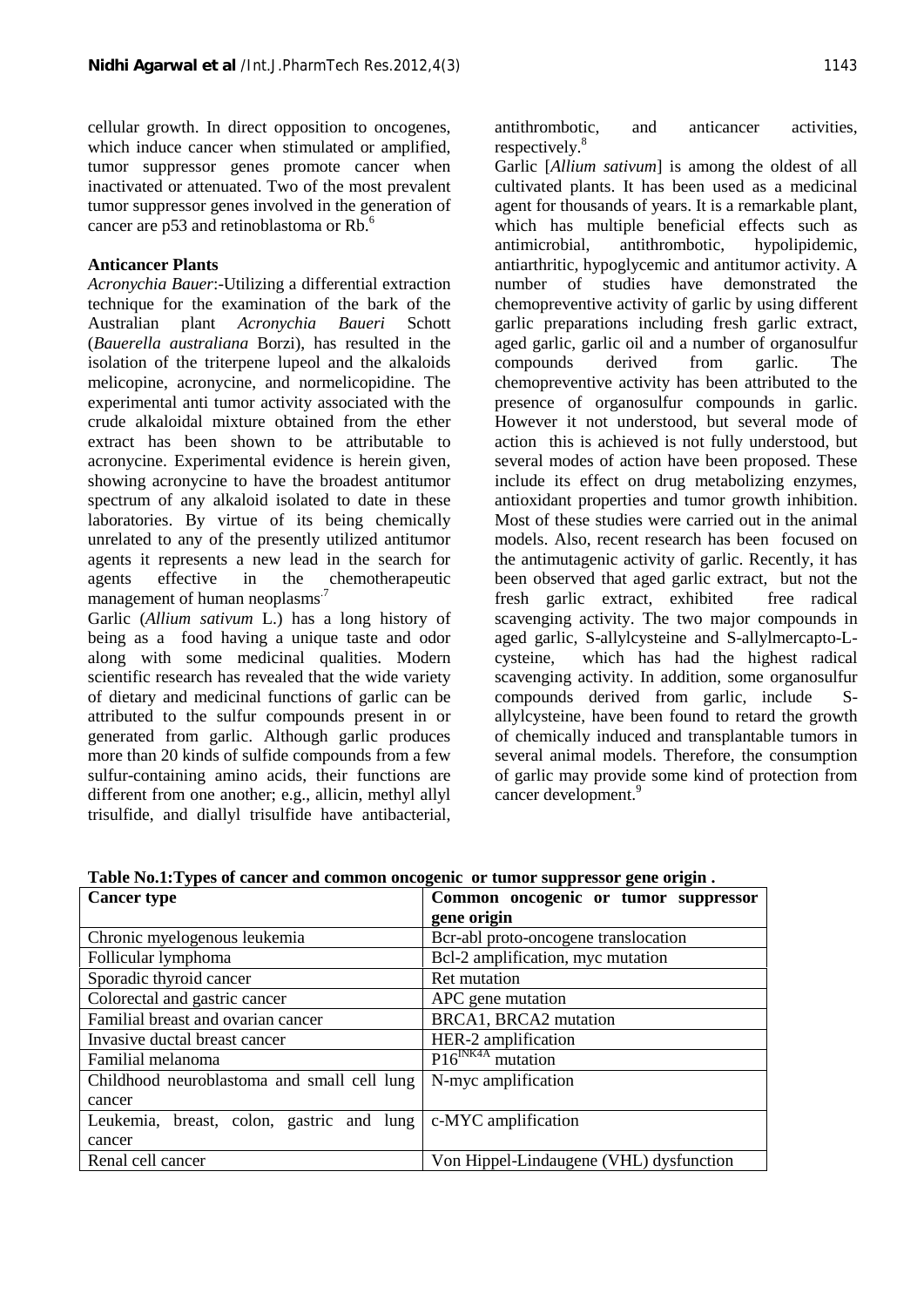*Artemisia capillaries* is a major important food and medicinal resource found in Korea. In order to confirm the biological activities of *Artemisia capillaries,* antioxidant and anticancer activities from in vitro assays were investigated. The *Artemisia capillaries* methanol (MeOH) extracts were used for the evaluation of DPPH(2,2-diphenyl- 1-picrylhydrazyl) scavenging, total phenolic content, total flavonoid content, hydroxyl radical (ㆍOH) scavenging, reducing power assay as antioxidant activity, as well as anticancer activities as MTT assay. As a result, the *Artemisia capillaries* MeOH extracts showed potent antioxidative activity and anticancer activity in vitro. These results suggest that the *Artemisia capillaries* MeOH extracts have a potential alleviated oxidation process, cell motility activity, and tumorigenesis.<sup>10</sup>

*Astragalus membranaceus*, a commonly used Chinese medicinal plant, has been shown to be capable of restoring the impaired T cell functions in cancer patients. The *in vitro* and *in vivo* anti-tumor effects of *A. membranaceus* were investigated. Five bioactive fractions were isolated from the root of *A. membranaceus*, the fraction designated as AI was found to be the most potent among the five fractions with respect to its mitogenicity on murine splenocytes. Besides investigating the cytostatic effect of AI, its activities on macrophage function, tumor necrosis factor production, induction of lymphokine-activated killer cell and tumor cell differentiation were also examined. The macrophage-like tumors and the myeloid tumors were found to be more sensitive to the cytostatic activity of AI, whereas the fibroblast-like tumors and the mouse Ehrlich ascites tumor appeared to be relatively resistant. Moreover, AI could effectively suppress the *in vivo* growth of syngeneic tumor in mice. Results showed that murine macrophage pretreated with AI had increased *in vitro* and *in vivo* cytostatic activities towards MBL-2 tumor. AI could also act as a priming agent for tumor necrosis factor production in tumor-bearing mice. Preincubation of mouse splenocytes with AI could induce *in vitro* lymphokine-activated killer-like activity towards WEHI-164 cell. Furthermore, AI was able to induce monocytic differentiation of both human and murine cells *in vitro*. AI administered *in vivo* could even partially restore the depressed mitogenic response in tumor-bearing mice. Collectively, the results showed that *A. membranaceus* could exhibit both *in vitro* and *in vivo* anti-tumor effects, which might be achieved through activating the anti-tumor immune mechanism of the host.<sup>11</sup>

The in vitro inhibitory effect of *Beta vulgaris* (beet) root extract on Epstein-Barr virus early antigen

(EBV-EA) induction using Raji cells revealed a high order of activity compared to capsanthin, cranberry, red onion skin and short and long red bell peppers. An in vivo anti-tumor promoting activity evaluation against the mice skin and lung bioassays also revealed a significant tumor inhibitory effect. The combined findings suggest that beetroot ingestion can be one of the useful means to prevent cancer.  $12$ Green tea is an aqueous infusion of dried unfermented leaves of *Camellia sinensis* (Family from which numerous biological have been reported including antimutagenic, antibacterial, hypocholesterolemic, antioxidant, antitumor and cancer preventive activities. From the aqueous-alcoholic extract of green tea leaves, six compounds (+)-gallocatechin (GC), (-)-epicatechin (EC), (-)-epigallocatechin (EGC), (-)-epicatechin gallate (ECG), (-) epigallocatechin gallate (EGCG) and caffeine, were isolated and purified. Together with (+)-catechin, these compounds were tested against each of four human tumor cells lines (MCF-7 breast carcinoma, HT-29 colon carcinoma, A-427 lung carcinoma and UACC-375 melanoma). The three most potent green tea components against all four tumor cell lines were EGCG, GC and EGC. EGCG was the most potent of the seven green tea components against three out of the four cell lines (i.e. MCF-7 breast cancer, HT-29 colon cancer and UACC-375 melanoma). On the basis of these extensive in vitro studies, it would be of considerable interest to evaluate all three of these components in comparative preclinical in vivo animal tumor model systems before final decisions are made concerning which of these potential chemopreventive drugs should be taken into broad clinical trials.  $^{13}$ 

Camptothecin (CPT) is an anticancer and antiviral alkaloid produced by the Chinese tree *Camptotheca acuminata (Nyssaceae)* and some other species belonging to the families *Apocynaceae, Olacaceae, and Rubiaceae*. Bark and seeds are currently used as sources for the drug. Several attempts have been made to produce CPT from cell suspensions; however, the low yields obtained limit this approach. Cultures of differentiated cell types may be an alternative source of alkaloid production. Hairy root cultures of *C. acuminata* were established from tissue transformed with *Agrobacterium rhizogenes* strains ATCC 15834 and R-1000. Integration of genes are responsible for the hairy-root phenotype (*rol* genes) into the plant genome was verified by DNA gel blot analysis. The hairy roots produce and secrete CPT as well as the more potent and less toxic natural derivative, 10 hydroxycamptothecin (HCPT), into the medium. Remarkably, the cultures were able to synthesize the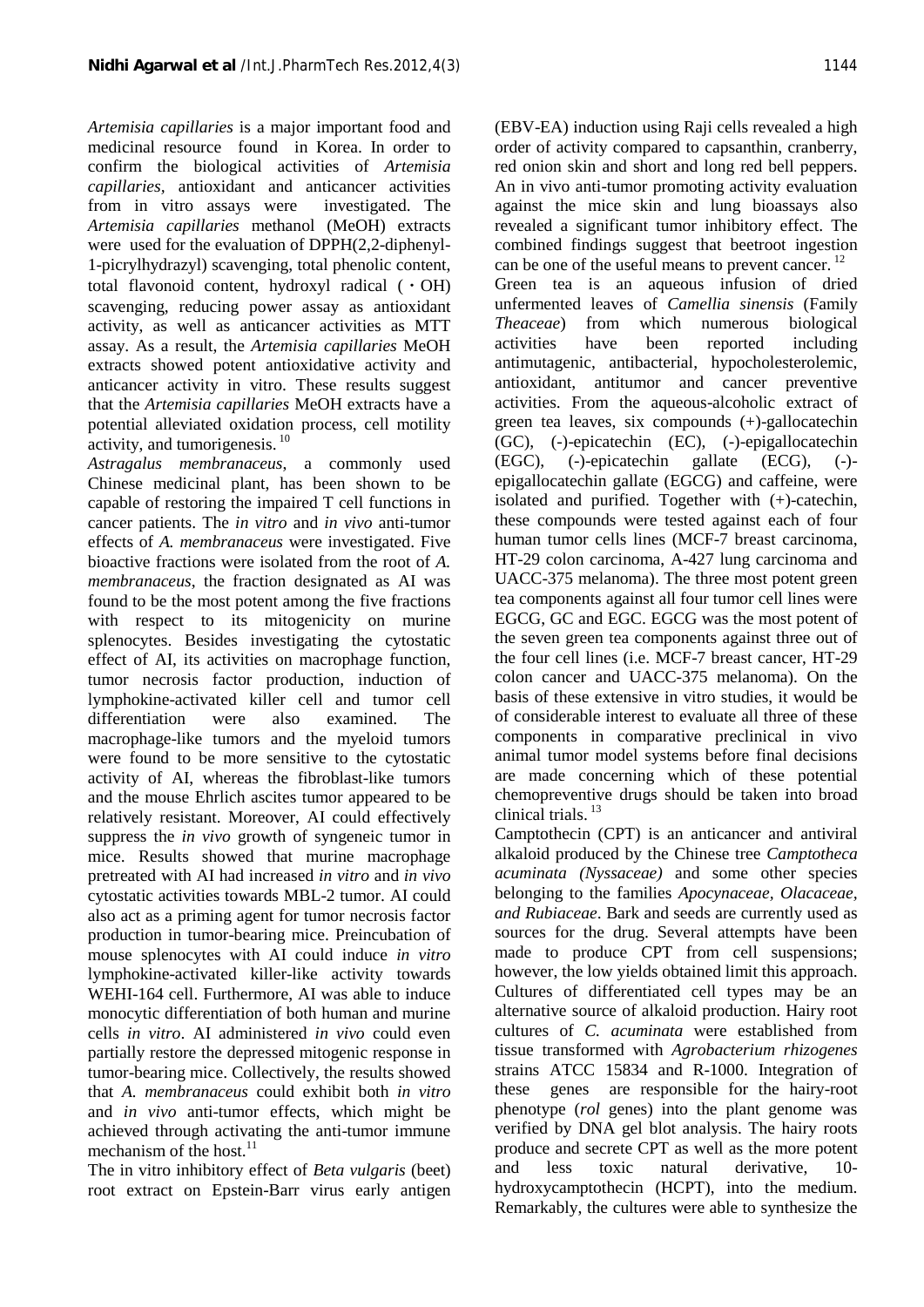alkaloids at levels equal to, and sometimes greater than, the roots in planta, i.e., 1.0 and 0.15 mg/g dry weight for CPT and the HCPT, respectively.<sup>14</sup>

*Catharanthus roseus* produces low levels of two dimeric terpenoid indole alkaloids, vinblastine and vincristine, which are widely used in cancer chemotherapy. The dimerization reaction leading to

-3', 4'-anhydrovinblastine is a key regulatory step for the production of the anticancer alkaloids in planta has an potential application in the industrial production of two semisynthetic derivatives also used as anticancer drugs. The cloning, characterization, and subcellular localization of an enzyme with anhydrovinblastine synthase activity identified as the major class III peroxidase present in *C. roseus* leaves and was named an *CrPrx1*. The deduced amino acid sequence corresponds to a polypeptide of 363 amino acids including an Nterminal signal peptide showing the secretory nature of CrPrx1. *CrPrx1* has a two-intron structure and is present as a single gene copy. Phylogenetic analysis indicates that *CrPrx1* belongs to an evolutionary branch of vacuolar class III peroxidases whose members seem to have been recruited for different functions during evolution. Expression of a green fluorescent protein-*CrPrx1* fusion confirmed the vacuolar localization of this peroxidase, the exact subcellular localization of the alkaloid monomeric precursors and dimeric products. Expression data further supports the role of *CrPrx1* in -3', 4' anhydrovinblastine biosynthesis, indicating the potential of *CrPrx1* as a target to increase alkaloid levels in the plant.<sup>15</sup>

*Inonotus obliquus* :-The Chaga mushroom (*Inonotus obliquus*) has been used in folk medicine to treat cancers. However, limited information exists on the underlying anticancer effects of the major component of *I. obliquus in vivo* studies . It is hypothesized that the pure compounds (3 -hydroxylanosta-8, 24-dien-21-al, inotodiol and lanosterol, respectively) isolated from *I. obliquus* would inhibit tumor growth in Balbc mice bearing Sarcoma-180 cells (S-180) *in vivo* and growth of human carcinoma cells *in vitro*. To test this hypothesis, the growth inhibition of each subfraction isolated from *I. obliquus* on human carcinoma cell lines (lung carcinoma A-549 cells, stomach adenocarcinoma AGS cells, breast adenocarcinoma MCF-7 cells, and cervical adenocarcinoma HeLa cells) was tested *in vitro*. Then, after S-180 implantation, the mice were fed a normal chow supplemented with 0, 0.1 or 0.2 mg of subfraction 1, 2 or 3 per mouse per day. All of the subfractions isolated from *I. obliquus* showed significant cytotoxic activity against the selected cancer cell lines *in vitro*. Subfraction 1 was more active than subfraction 2 and subfraction 3 against

the A549, AGS and MCF-7 cancer cell lines *in vitro*. In *in vivo* results, subfraction 1 isolated from *I. obliquus* at concentrations of 0.1 and 0.2 mg/mouse per day significantly decreased tumor volume by 23.96% and 33.71%, respectively, as compared with the control. Subfractions 2 and 3 also significantly inhibited tumor growth in mice bearing S-180 as compared with the control mouse tumor. Subfraction 1 isolated from *I. obliquus* showed greater inhibition of tumor growth than subfractions 2 and 3, which agrees well with the *in vitro* results. The results suggest that *I. obliquus* and its compounds in these subfractions isolated from *I. obliquus* could be used as natural anticancer ingredients in the food and/or pharmaceutical industry. <sup>16</sup>

Anticancer activity of the rhizomes of turmeric *(Curcuma longa)* was evaluated by italies in vitro using tissue culture methods and in vivo in mice using Dalton's lymphoma cells grown as ascites form. Turmeric extract inhibited the cell growth in Chinese Hamster Ovary (CHO) cells at a concentration of 0.4 mg/ml and was cytotoxic to lymphocytes and Dalton's lymphoma cells at the same concentration. Cytotoxic effect was found within 30 min at room temperature  $(30 \text{ C})$ . The active constituent was found to be 'curcumin' which showed cytotoxicity to lymphocytes and Dalton's lymphoma cells at a concentration of 4 mg/ml. Initial experiments indicated that turmeric extract and curcumin reduced the development of animal tumours.<sup>17</sup>

*Curcuma zedoaria* belonging to the family *Zingiberaceae* has been used in the traditional system of medicine in India and Southwest Asia in treating many human ailments and is found to possess many biological activities. The rationale of the present study was to isolate, identify, and characterize antitumour principles from the rhizomes of *Curcuma zedoaria,* to assess its cytotoxic effects on human and murine cancer cells, to determine its apoptosis inducing capacity in cancer cells, and to evaluate its tumour reducing properties in *in vivo* mice models. Isocurcumenol was characterized as the active compound by spectroscopy and was found to inhibit the proliferation of cancer cells without inducing significant toxicity to the normal cells. Fluorescent staining exhibited the morphological features of apoptosis in the compound-treated cancer cells. *In vivo* tumour reduction studies revealed that a dose of 35.7mg/kg body weight significantly reduced the ascitic tumour in DLA-challenged mice and increased the lifespan with respect to untreated control mice.<sup>18</sup>

Three constituents, -sitosterol, laserine and epilaserine, were isolated from the lipophilic fraction of *Daucus carota*. Among the 3 constituents,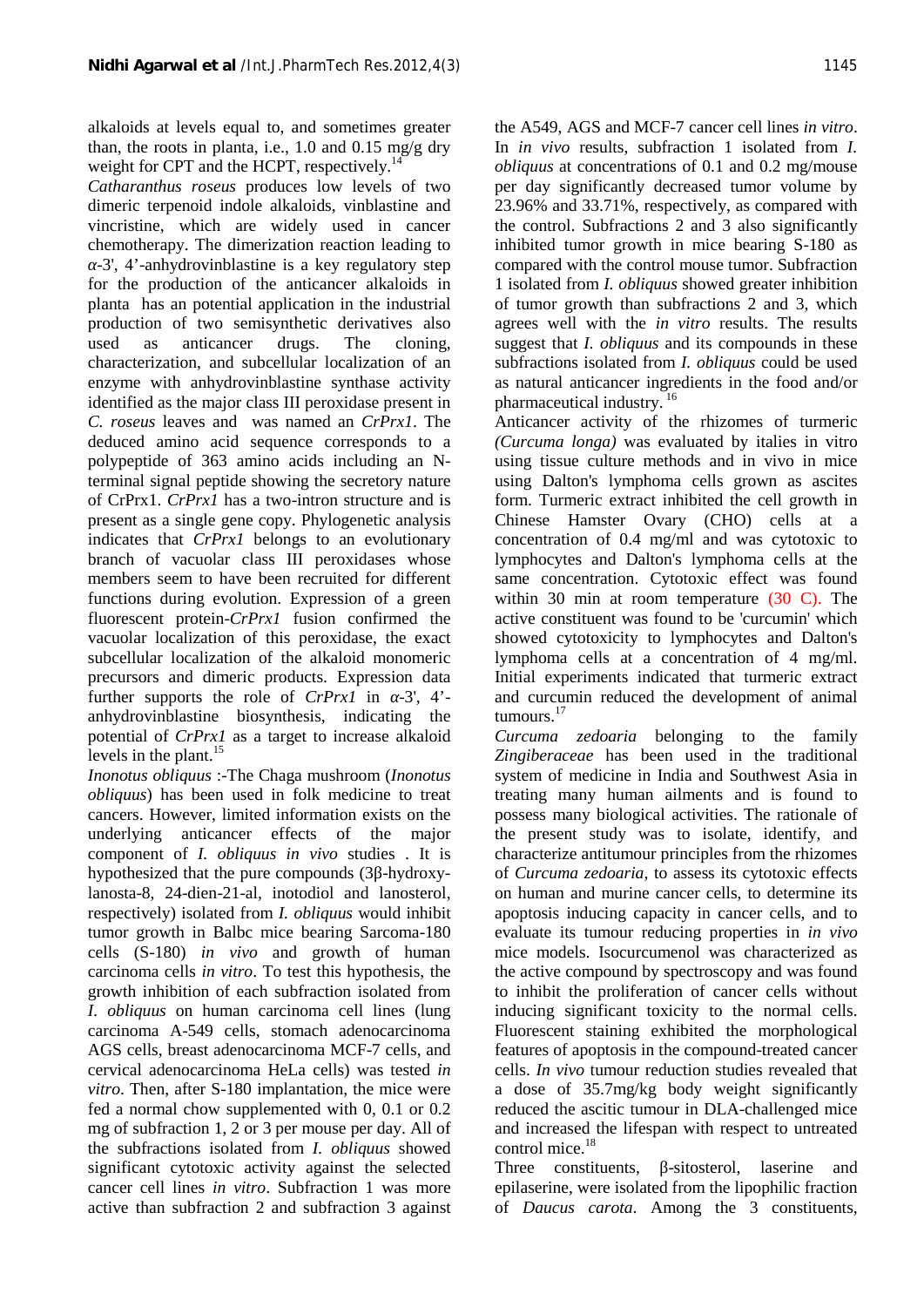epilaserine showed significantly inhibitory effect on leukemia cell, HL-60*.*<sup>19</sup>

Licochalcone (LA) is a novel estrogenic flavonoid various isolated from PC-SPES composition herb licorice root *(Glycyrrhiza Glabra)* which show significant antitumor activity in various malignant human cell lines. To better understand its anti-Cancer activities investigation were carried out in LA-elicited growth control and induction of apoptosis using androgenindependent p53-null PC-3 prostate cancer cells. LA induced modest level of apoptosis but had more pronounced effect on cell cycle progression arresting cells in G2/M, accompanied by suppression of cyclin B1 and cdc2. It also inhibited phosphorylation of Rb, specifically phosphorylation of S780 with no change of phosphorylation status of T821, decreased expression of transcription factor E2F concurrent with reduction of cyclin D1, down-regulation of CDKs 4 and 6, but increased cyclin E expression. These findings provide mechanistic explanation for LA activity and suggest that it may be considered as a chemopreventive agent and its anticancer properties should be further explored. $^{20}$ 

Ethanolic extract of *Hydrastis canadensis* has been tested for its possible anti-cancer potentials against p-dimethylaminoazobenzene (p-DAB) induced hepatocarcinogenesis in mice. A critical analysis of results of this investigation shows anti-cancer potentials of the drug suitable for use as a supportive complementary medicine in liver cancer. $21$ 

The aqueous extract of *Larrea divaricata* has an antiproliferative activity on T lymphoma (BW 5147) cells in culture. Moreover the extract has *in vivo* antitumor activity when it was administered to a pregnant rat which had a spontaneous mammary tumor. The effect of an extract of *Larrea divaricata* was studied on a mammary carcinoma chemically induced with N-nitrosomethylurea in females rats. The extract was administered at a dose of 250 mg/kg three times each week by two different routes, subcutaneous (s.c.) and intratumoral (i.t.). the investigation shows that the aqueous extract of this plant has an *in vivo* antitumor activity with the intratumor route being most effective in induction of tumor regression. $^{22}$ 

The cytotoxicity effect of tomato *(Lycopersicum esculentum)* leaves (methanol extract ) on cancer cells to address potential therapeutic in MCF-7 breast cancer cell lines and its toxicity towards Vero cells was shown. The effect of extract towards MCF-7 breast cancer cell lines and Vero cells were observed using in vitro cytotoxicity assay to indicate its active fractions and its half maximal inhibitory concentration (IC50). Purified sample gave a rational effect towards MCF-7 breast cancer cells with IC50 value of 5.85  $\mu$ g mL-.<sup>23</sup>

Ginseng *(Panax ginseng)*, which is traditionally used in some parts of the world as a popular remedy for diseases including cancer. It was hypothesized that the ginsenoside Rp1, a component of ginseng, reduces cancer cell proliferation through inhibition of the insulin-like growth factor 1 receptor (IGF-1R)/Akt pathway. Firstly, the efficacy of Rp1 was tested against human breast cancer cell lines. Treatment with Rp1 inhibited breast cancer cell proliferation and inhibited both anchorage dependent and -independent breast cancer cell colony formation. In addition, to it the treatment with 20 μM Rp1 induced cycle arrest and apoptosismediated cell growth suppression. Findings further indicated that Rp1 decreased the stability of the IGF- 1R protein in breast cancer cells. Therefore, it is suggest that Rp1 has potential as an anticancer drug and that IGF-1R is an important target for treatment and prevention of breast cancer.<sup>24</sup>

Roots of *Pfaffia paniculata* have been well documented for multifarious therapeutic values and have also been used for cancer therapy in folk medicine. Study has been performed in a human breast tumor cell line, the MCF-7 cells. These are the most commonly used model of estrogen-positive breast cancer, and it has been originally established in 1973 at the Michigan Cancer Foundation from a pleural effusion taken from a woman with metastatic breast cancer. Butanolic extract of the roots of *P. paniculata* showed cytotoxic effect MCF-7 cell line, as determined with crystal violet assay, cellular death with acridine orange/ethidium bromide and cell proliferation with immunocytochemistry of bromodeoxyuridine (BrdU). Subcellular alterations were evaluated by electron microscopy. Cells treated with butanolic extract showed degeneration of cytoplasmic components and profound morphological and nuclear alterations. The results show that this butanolic extract indeed presents cytotoxic substances, and its fractions merit further investigations.<sup>25</sup>

The plant *Podophyllum peltatum* produces podophllyotoxin, a resin, throughout the entire plant but especially in the rhizome. It is produced as a form of protection from insects and other herbivores. When ingested it causes gastroenteritis or even death in humans. Edema (swelling) and eventual deterioration of the spinal cord, brainstem, cerebellum, and cerebral cortex have been reported in rats treated with various amounts of the toxin. Toxicities of other organs (although not specifically mentioned) have been documented

Historically, this plant was widely used as a Chinese herbal medicine because it is a wild Asian plant. It was used to treat snakebites, general weakness,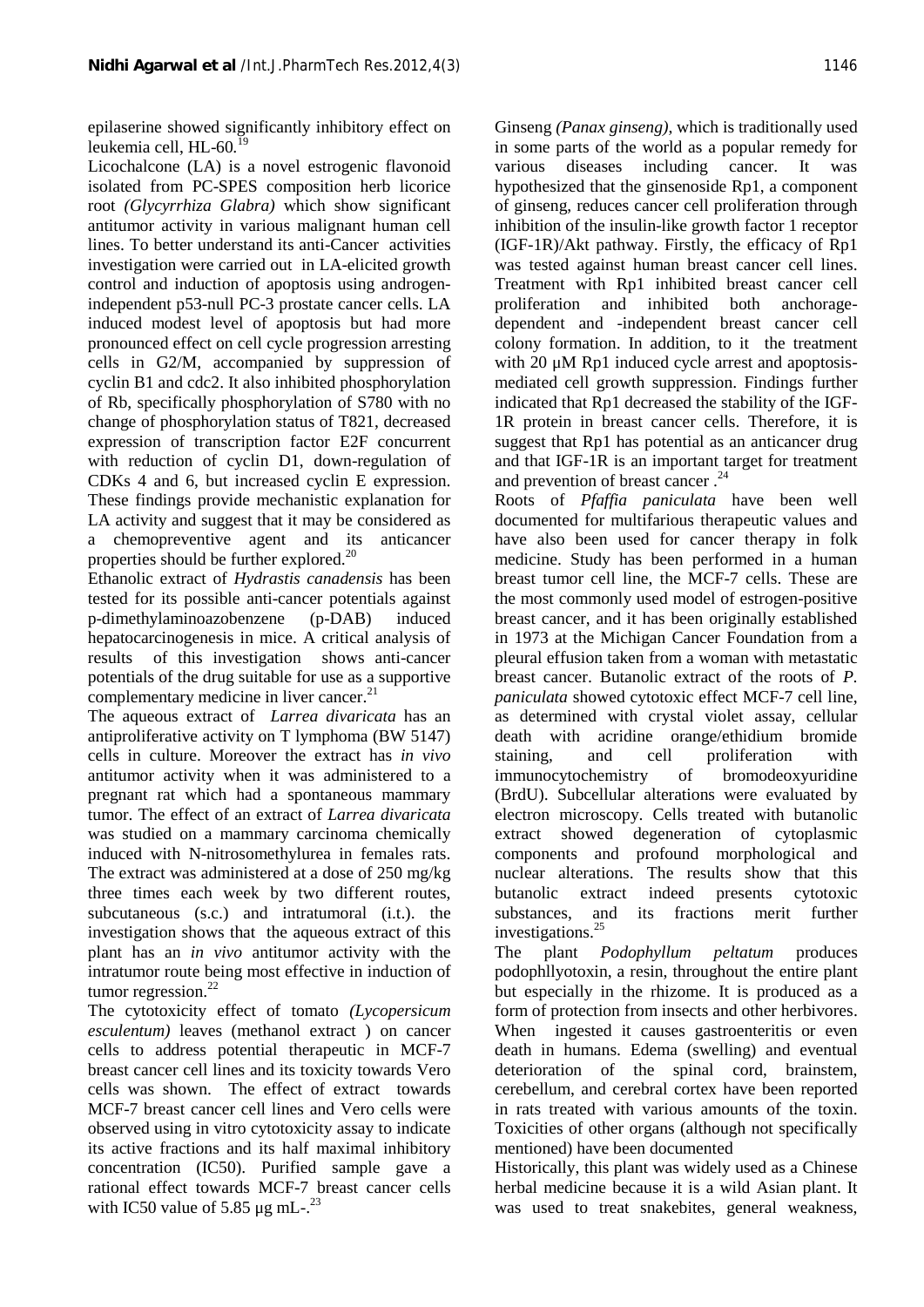poisons, condyloma accuminata, lymphadenopathy, and certain tumors. It was also used by the Penobscot Indians to treat cancer.<sup>26</sup>

Three anthraquinones, Cdc25B phosphatase inhibitors, were isolated from the methanolic extract of the roots of *Polygonum multiflorum Thunb. (Polygonaceae)*. Anthraquinones, physcion emodin, and questin , inhibited the enzymatic activity of Cdc25B phosphatase with  $IC_{50}$  values of 62.5, 30, and  $34\mu\text{g}mL^{-1}$ , respectively. Emodin and immunoblotting questin strongly inhibited the growth of human colon cancer cells, SW620 with  $GI<sub>50</sub>$  values of 6.1 and  $0.9\mu\text{g}mL^{-1}$ , respectively. Commercially available anthraquinones, chrysophanol, and rhein also inhibited Cdc25B phosphatase with  $IC_{50}$  values of 10.7 and 22.1 $\mu$ gmL<sup>-1</sup>, respectively.<sup>27</sup>

Three toxic proteins and one agglutinin were purified from the seeds of *Ricinus communis* by simple and fast method using Sepharose 4-B affinity chromatography followed by Sephadex G-100 gel filtration. The weakly adsorbed ricins A and B were retarded and eluted with the buffer from the affinity chromatographic column, while *ricin C* and *ricinus agglutinin* had to be eluted with 0.1 M galactose. The molecular weights of ricins A, B, and C were about 62,000 and that of *ricinus agglutinin* was 120,000, estimated by amino acid compositions and SDS gel electrophoresis. They all possessed two non-identical subunits: A and B chains linked by one disulfide bond. Their LD50 values were 4, 28, 14 and 112 micrograms per kg body weight of mice for ricins A, B and C and ricinus agglutinin, respectively. The amino acid compositions of the three toxins and their A and B subunits were very similar, but not identical, while ricinus agglutinin showed a different composition. Ricin A is a newly isolated lectin which has a strong inhibitory effect on the growth of tumor cells. By using cell cultures, it was demonstrated that the tumor cells were more sensitive to lectin than non-transformed cells, and that this could be caused by the higher binding affinity of lectin to tumor cells than to nontransformed cells.<sup>28</sup>

Barley and wheat: Lunasin, a unique 43 amino acid, 4.8 kDa cancer-chemopreventive peptide initially reported in soybean and now found in barley and wheat, has been shown to be cancer chemopreventive in mammalian cells and in a skin cancer mouse model against oncogenes and chemical carcinogens. To identify bioactive components in traditional herbal medicines and in search for new sources of lunasin, we report here the properties of lunasin from *Solanum nigrum L.* (SNL), a plant indigenous to northeast Asia. Lunasin was screened in the crude extracts of five varieties of the medicinal plants of *Solanaceae* origin and seven other major herbal plants. An *in vitro* digestion stability assay for measuring bioavailability was carried out on SNL crude protein and autoclaved SNL using pepsin and pancreatin. A nonradioactive histone acetyltransferase (HAT) assay and HAT activity colorimetric assay were used to measure the inhibition of core histone acetylation. The inhibitory effect of lunasin on the phosphorylation of retinoblastoma protein (Rb) was determined by against phospho-Rb. Lunasin isolated from autoclaved SNL inhibited core histone H3 and H4 acetylation, the activities of the HATs, and the phosphorylation of the Rb protein. Lunasin in the crude protein and in the autoclaved crude protein was very stable to pepsin and pancreatin in vitro digestion, while the synthetic pure lunasin was digested at 2 min after the reaction. It was conclude that lunasin is a bioactive and bioavailable component in SNL and that consumption of SNL may play an important role in cancer prevention.<sup>29</sup> *Solanum nigrum* L. (SNL) has been traditionally used as a herbal plant, whose fruit is believed to have anti-tumor properties, although the mechanism for the activity remains to be elucidated. An ethanol extract from ripe fruits of SNL was prepared and investigated the mechanism involved in its growthinhibitory effect on MCF-7 human breast cancer cells. Results from proliferation assay using tritium uptake showed that the proliferative capacity of MCF-7 cells was strongly suppressed in the presence of SNL ethanol extract. This was further confirmed through MTT assay and trypan blue exclusion experiments, which showed a very close correlation between the SNL extract concentration and the surviving cell numbers. The SNL extract-mediated suppression of cell growth was verified to be apoptotic, based on the appearance of DNA laddering, increase in DNA fragmentation, and low fluorescence intensity in nuclei after propidium iodide staining of the cells. Furthermore, the SNL extract was revealed to be a potential scavenger of hydroxyl radicals and DPPH radicals rather than superoxide anions. Collectively, findings suggest that SNL fruit extract could be used as an anti oxidant and cancer chemo-preventive material.<sup>30</sup>

The DNA topoisomerase inhibitor -lapachone is a quinone obtained from the bark of the lapacho tree (*Tabebuia avellanedae*) in South America. It has been reported to possess a wide range of pharmacological properties, and is a promising cancer chemopreventive agent. The effects of lapachone on the growth of the human hepatoma cell line HepG2 were investigated. The results showed that -lapachone inhibits the viability of HepG2 by inducing apoptosis, as evidenced by the formation of apoptotic bodies and DNA fragmentation. Reverse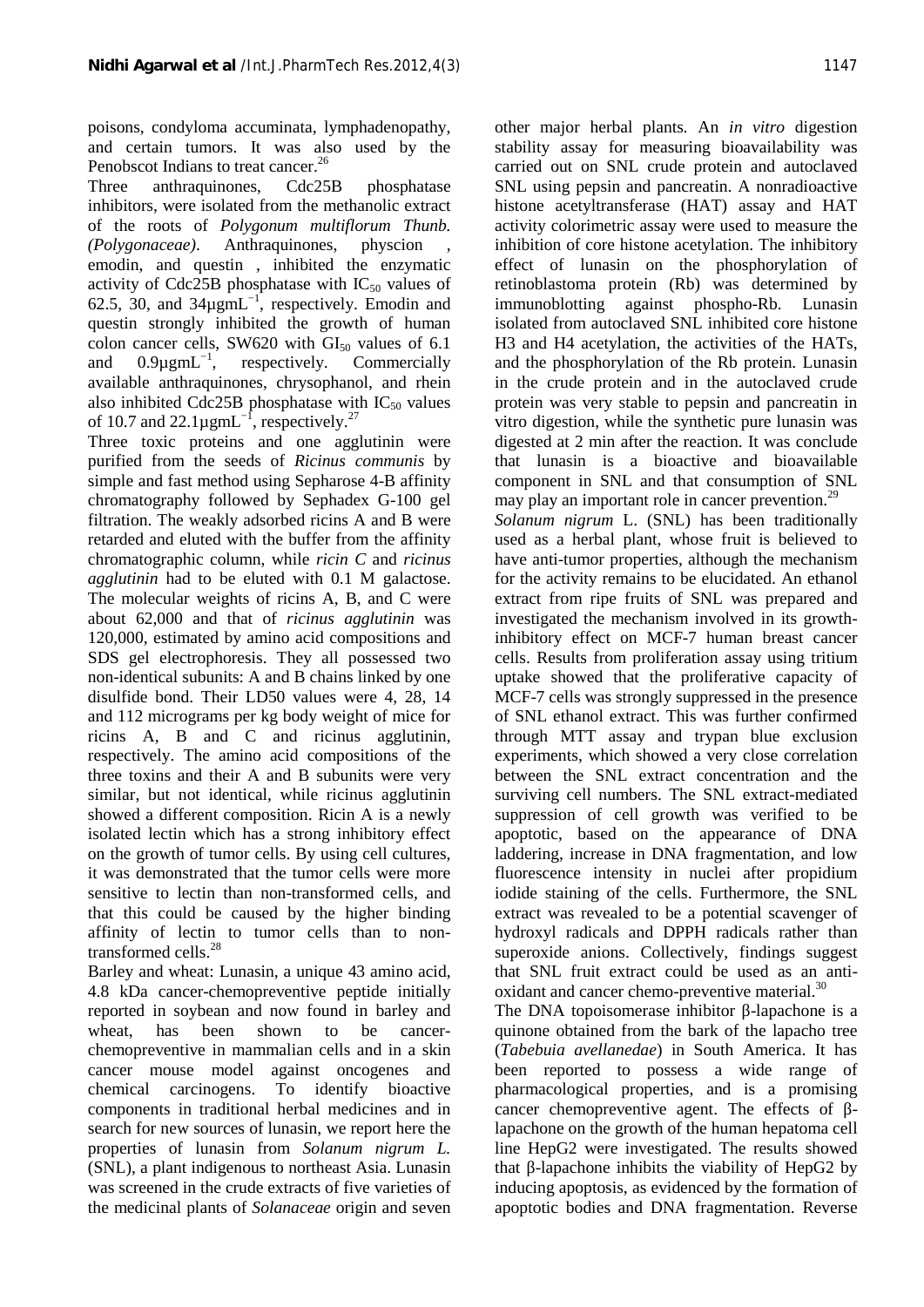transcription-polymerase chain reaction and immunoblotting results indicated that treatments of cells with -lapachone resulted in down-regulation of anti-apoptotic Bcl-2 and Bcl- $X_L$  and up-regulation of pro-apoptotic Bax expression. -Lapachoneinduced apoptosis was associated with a proteolytic activation of caspase-3 and -9 and degradation of poly(ADP-ribose) polymerase protein. However, lapachone treatment did not affect the inhibitor of apoptosis proteins family and the Fas/FasL system. Taken together, our study indicated that -lapachone may have potential as a chemopreventive agent for liver cancer.<sup>31</sup>

The taxane diterpenoid from *Taxol* was first reported in 1971, but it has only recently been recognized as a highly effective anticancer drug. The history of taxol's development is reviewed with an emphasis on the problems that almost prevented the discovery of its clinical activity, and on the key factors that kept it under investigation. Recent research on the structure-activity relationships and the synthesis of *taxol* is also reviewed.<sup>32</sup>

In the determination the antioxidant and anti cancer effects of *Essiac,* a tea prepared from a mixture of four herbs *Arctium lappa, Rumex acetosella, Ulmus rubra and Rheum officinale,* found that *Essiac* inhibited hydroxyl radical-induced lipid peroxidation by up to 50% at the 50% tea preparation concentration. These data indicate that *Essiac* tea possesses potent antioxidant and DNA protective activity, properties that are common to natural anti-cancer agents. This study may help to explain the mechanisms behind the reported anti cancer effects of *Essiac*.<sup>33</sup>

The activity of *Uncaria tomentosa* preparations on cancer cells was studied using in vitro and in vivo models. IC (50) values were calculated for preparations with different quantitative and qualitative oxindole alkaloid composition: B/W(37) --bark extracted in water at  $37 \text{ °C}$ , B/W(b)--bark extracted in boiling water, B/50E(37) --bark extracted in 50% ethanol at 37 °C, B/E(b)--bark extracted in boiling 96% ethanol, B/96E(37) --bark extracted in 96% ethanol at 37 °C and B/SRT--bark extracted in water and dichloromethane. Generally, the results obtained showed a high correlation between the total oxindole alkaloid content (from 0.43% to 50.40% d.m.) and the antiproliferative activity of the preparations  $(IC(50)$  from  $>1000$  approaches μg/ml to 23.57 μg/ml).  $B/96E(37)$  and B/SRT were the most cytotoxic preparations, whereas the lowest toxicity was observed for B/W(37). B/96E(37) were shown to be active against Lewis lung carcinoma (LL/2)  $[IC(50) = 25.06 \mu g/ml]$ , cervical carcinoma  $(KB)$   $[IC(50) =35.69$   $\mu$ g/ml and colon adenocarcinoma (SW707)  $[IC(50) =49.06 \text{ µg/ml}].$ 

B/SRT was especially effective in inhibiting proliferation of cervical carcinoma (KB) [IC(50)  $=$ 23.57  $\mu$ g/ml], breast carcinoma (MCF-7) [IC(50)  $=$ 29.86 μg/ml] and lung carcinoma (A-549) [IC(50)]  $=40.03$   $\mu$ g/ml]. Further animal studies on mice bearing Lewis lung carcinoma showed significant inhibition of tumor growth by B/W(37) administered for 21 days at daily doses of 5 and 0.5 mg (p=0.0009). There were no significant changes in the cell cycles of tumor cells with the exception of cell decrease at the  $G_2/M$  phase after the administration of B/96E(37) at a daily dose of 0.5 mg and the G(1)/G(0) cells cycle arrest demonstrated after the B/SRT therapy at a daily-dose of 0.05 mg. All tested

preparations were non-toxic and well tolerated.<sup>34</sup> Cycloviolacin O2 (CyO2), a cyclotide from *Viola odorata (Violaceae)* has antitumor effects and causes cell death by membrane permeabilization. In the breast cancer line, MCF-7 and its drug resistant subline MCF-7/ADR, the cytotoxic effects of CyO2 (0.2-10 microM) were monitored in the presence and absence of doxorubicin (0.1-5 microM) using cell proliferation assays to establish its chemosensitizing abilities. SYTOX Green assays were Sperformed to verify membrane permeabilization and showed disruption correlates with cyclotide chemosensitization. Fluorescence microscopy demonstrated increased cellular internalization of doxorubicin in drug resistant cells when coexposed to CyO2. Interestingly, CyO2 did not produce significant membrane disruption in primary human brain endothelial cells, which suggested cyclotide specificity toward induced pore formation in highly proliferating tumor cells. Furthermore, three novel cyclotides (psyle A, C and E) from *Psychotria leptothyrsa (Rubiaceae)* were also monitored for cytotoxic activity. The cyclotides displayed potent cytotoxicity  $(IC50 = 0.64 \rightarrow 10$ microM), and coexposure to cyclotides significantly enhanced doxorubicin induced toxicity (IC50 = 0.39-0.76 microM). This study documents several cyclotides with robust cytotoxicity that may be promising chemosensitizing agents against drug resistant breast cancer.<sup>35</sup>

*Viscum album* agglutinin-1 (VAA-1) from where it is found is assumed to be the biologically most active ingredient of mistletoe extracts that are often used as adjuvant cancer therapy. To develop new for lung cancer treatment, the antinewplastic activity of the evaluated the antineoplastic activity of VAA-1 was evaluated in combination with other chemotherapeutic drugs, including doxorubicin, cisplatin and taxol in the human lung carcinoma cell line A549.<sup>36</sup>

Detailed methods for in *vitro/in vivo* evaluation of anticancer drugs, with special reference to mistletoe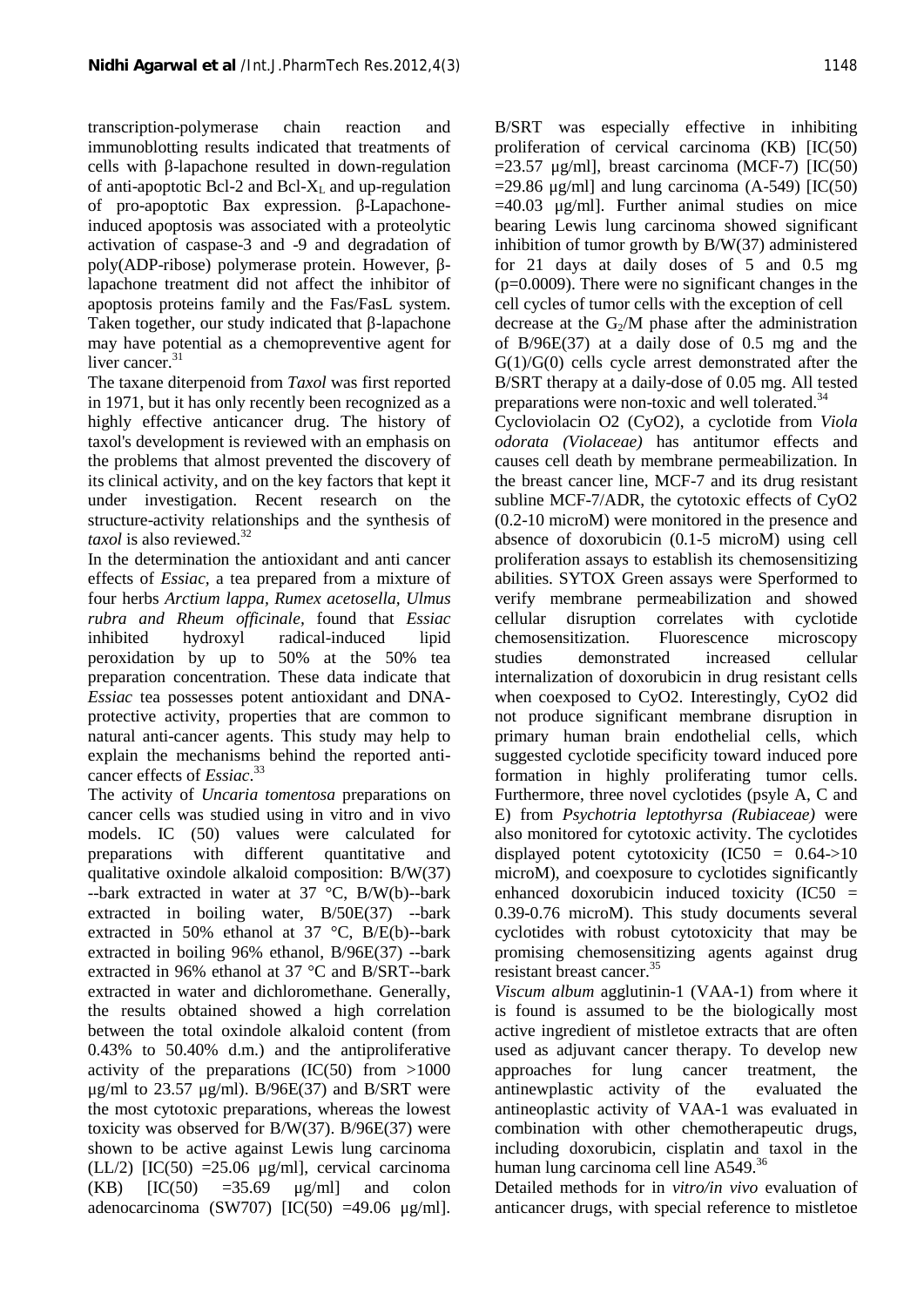extracts from plant *Viscum Album*, have been reviewed. Mistletoe extracts have been shown to possess significant antitumor activity, *in vivo*, against murine tumors, Lewis lung carcinoma, colon adenocarcinoma 38 and C3H mammary adenocarcinoma 16/C. Methods for the extraction of biologically active alkaloids from mistletoe and their anticancer activities are presented. The possible origin of alkaloids in mistletoe plants, and their contributions towards a mechanism of anticancer activities of mistletoe extracts, were proposed.<sup>37</sup>

Proanthocyanidins (PAs), also known as condensed tannins, are naturally occurring oligomers and polymers of flavan-3-ol monomer units widely found in the leaves, flowers, fruits, seeds, nuts and barks of many plants. Grape seed *(Vitis vinifera L.)* proanthocyanidins (GSPs) which have been used as nutritional supplements and , as antioxidants, which prevents in preventing atherosclerosis and cardiovascular diseases. The anthracycline antibiotic adriamycin (Doxorubicin, DXR) is a cancer chemotherapeutic agent that interferes with the topoisomerase II enzyme and generates free radicals. In the present study, GSPs (1.680, 3.375, or 6.750 mg/mL) alone were examined for genotoxicity, and combined with DXR (0.125 mg/mL) for antigenotoxicity, using the standard (ST) and high bioactivation (HB) versions of the wing somatic mutation and recombination test in Drosophila melanogaster. The results observed in both crosses were rather similar. GSPs themselves did not show genotoxicity at the doses used but they suppres the

DNA damage induced by DXR in a dose-dependent manner. Comparison of the frequencies of wing spots in the marker-heterozygous (MH) flies and balancer-heterozygous (BH) flies from both crosses, indicated that induced recombination was the major response for the treatments with DXR alone. The cotreatments demonstrated that GSPs have some anti mutagenic activity; however, anti-recombinagenic activity was the major-response.<sup>38</sup> *Vitis Vinifera :-* Investigations were carried out for evalution of antitumor and antioxidant activity of Ethanolic extract of *vitis vinifera* L.Leaves. For its antitumor, antioxidant activity in Ehrlich ascites carcinoma (EAC) induced swiss albino mice. The antitumor effect and antioxidant role was assessed using tumor volume, packed cell volume and estimation of liver LPO and antioxidant enzymes such as SOD, CAT. The Ethanolic extract administered at 200 and 400 mg/kg b.w.per day for 14 days, after 24 hours of tumor inoculation. Treatment with extract at a dose of 200 and 400 mg/kg increased mean survival time. Treatment with extract also decreased the levels of LPO and increased the levels of superoxide dismutase, catalase. The results suggest that ethanolic extract of *vitis vinifera* possess significant antitumor, antioxidant effects in EAC tumor bearing mice.<sup>39</sup> *Zingiber officinale:-* Ginger may act as an anti cancer and anti-inflammatory agent by inactivating NFkappaB through the suppression of the proinflammatory TNF-alpha.<sup>40</sup>

| <b>Name</b>                   | <b>Biological source</b>                                                                                                 | Geographical<br>source                                                     | <b>Chemical</b><br>constituent                                   | <b>Uses</b>                                                                |
|-------------------------------|--------------------------------------------------------------------------------------------------------------------------|----------------------------------------------------------------------------|------------------------------------------------------------------|----------------------------------------------------------------------------|
| Aconite                       | Dried<br>of<br>root<br>napellus,<br>aconitum<br>Ranunculacece                                                            | Hungary,<br>germany,<br>spain Switzerland                                  | Aconitine,<br>hypaconitine,<br>neopelline, napelline,<br>neoline | Treatment of<br>rheumatism,<br>inflammation.                               |
| Allium<br>Sativum<br>(Garlic) | Bulb of the<br>plant<br>allium<br>know<br><b>as</b><br>sativum, lilaceae                                                 | Central<br>asia.<br>southern<br>Europe,<br>USA and India                   | Carbohydrate,<br>protein<br>(albumin),<br>fat, mucilage          | Carminative,<br>aphrodisiac,<br>expectorant,<br>stimulant,<br>disinfectant |
| Artemisia                     | Unexpanded flower<br>heads of Artemisia<br>Artemisia<br>cina,<br>buvifolia<br>wall,<br>Artemisia maritime,<br>compositae | Pakistan,<br>turkey,<br>Kashmir<br>from<br>to<br>kumaon<br>in<br>Himalayas | oil,<br>Essential<br>santonin, artemisin                         | Anthelmintic                                                               |

**Some Anticancer Natural Products: <sup>41</sup>**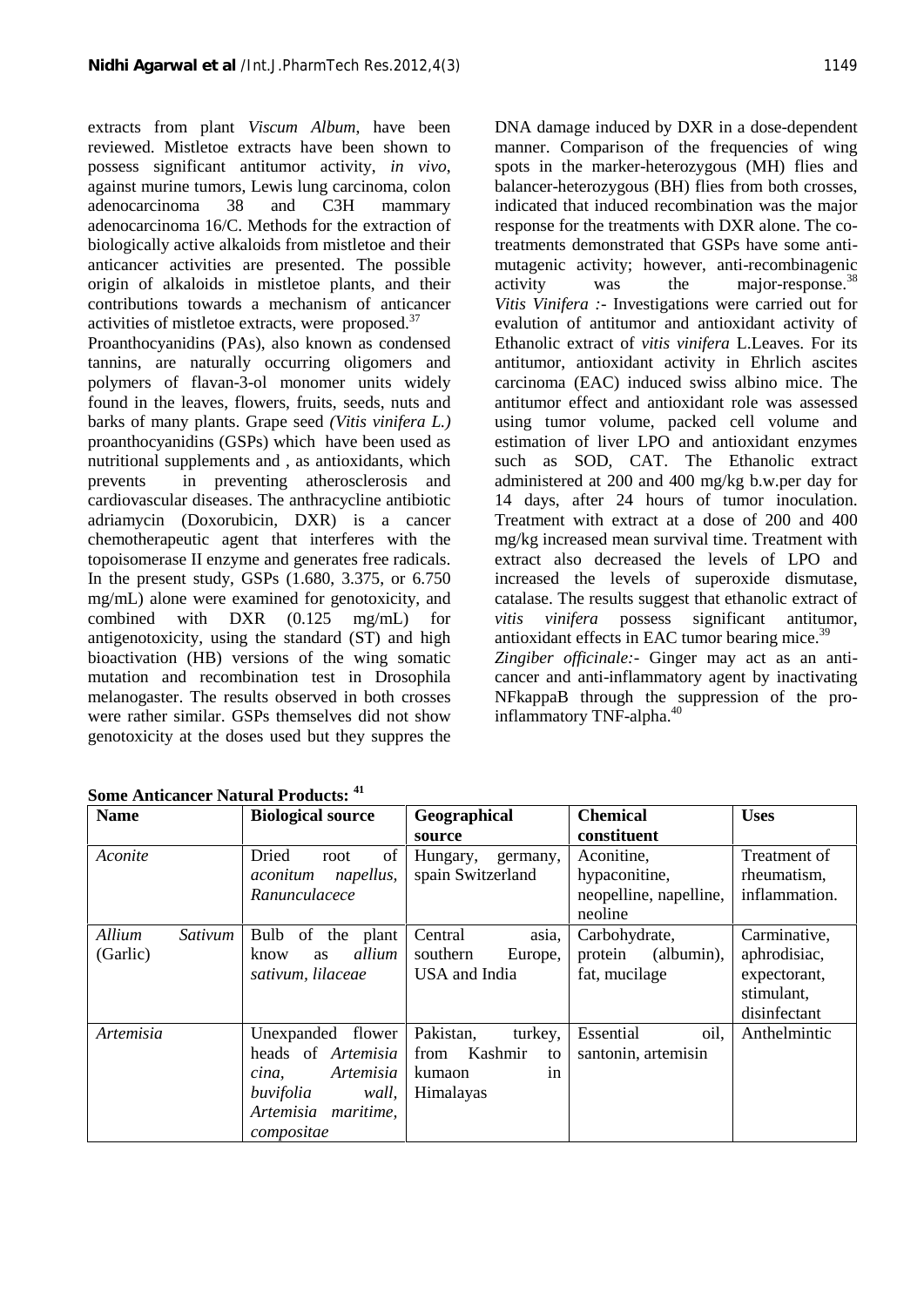| <b>Name</b>               | <b>Biological</b><br>source                                                                      | Geographical<br>source                                                           | <b>Chemical</b><br>constituent                                                                              | <b>Uses</b>                                                                                                       |
|---------------------------|--------------------------------------------------------------------------------------------------|----------------------------------------------------------------------------------|-------------------------------------------------------------------------------------------------------------|-------------------------------------------------------------------------------------------------------------------|
| Camellia<br>sinensis      | Prepared<br>leaves<br>and leaf buds of<br><b>Thea</b><br>sinensis,<br><b>Theaceae</b>            | Shri<br>India,<br>lanka.,<br>china,<br>Indonesia,<br>japan                       | Caffeine,<br>theobromine,<br>theophylline,<br>gallatonic acid                                               | CNS stimulant, diuretic                                                                                           |
| Comptotheca<br>accuminata | Dried stem wood<br>of<br>comptotheca<br>acuminate,<br>nyssaceae                                  | China,<br>Tibet,<br>southern china                                               | Quinoline<br>alkaloid,<br>camtothecin,<br>10<br>hydroxy<br>camptothecin,<br>10<br>methoxy<br>camptothecin   | DNA topoisomerase<br>Iinhibitors, antitumour,<br>antileukemia                                                     |
| Catharanthus<br>roseus    | Dried whole plant<br>catharanthus<br>of<br>roseus,<br>apocunaceae                                | South<br>africa,<br>india,<br>USA,<br>Europe,<br>australia                       | Vincristine,<br>vinblastine,<br>ajmalicine                                                                  | Antineoplastic,<br>acute<br>hodgkin's<br>leukemia,<br>disease                                                     |
| Curcuma longa             | Dried as well as<br>fresh rhizome of<br>the plant known<br>as curcuma<br>longa,<br>zingiberaceae | Tamil Nadu,<br>Andhra<br>Pradesh, kerala                                         | Curcuminoids,<br>curcumin, volatile<br>oil, starch                                                          | Anti inflammatory, anti<br>arthritic, cervical<br>cancer                                                          |
| Glycyrrhiza<br>glabra     | Dried peeled or<br>unpeeled root and<br>stolon of<br>glycyrrhiza<br>glabra,<br>leguminosae       | Spain, sicily,<br>England                                                        | Glycurrhizin,<br>glycyrrhizinic acid<br>which on hydrolysis<br>yield glycyrrhetinic<br>acid                 | Expectorant,<br>demulcent, antigastric<br>effect                                                                  |
| Panax ginseng             | Dried root of<br>panax ginseng,<br>Araliaceae                                                    | Korea, china,<br>Russia, Canada,<br><b>USA</b>                                   | Ginsenoisides,<br>panaxosides,<br>chikusetsusaponin                                                         | Immunomodulatory<br>drugs                                                                                         |
| Podophyllum<br>peltatum   | Dries rhizomes<br>and root of<br>podophyllum<br>peltatum,<br>barberidaceae                       | From Kashmir<br>to Sikkim and<br>parts of U.P                                    | Podophyllin,<br>podophyllotoxin,<br>alpha and beta<br>peltatins                                             | Cytotoxic action,<br>treatment of veneral,<br>purgative                                                           |
| Taxus<br>brevifolia       | Dried leaves,<br>bark and root of<br>various species of<br>taxus, taxaceae                       | India, Canada,<br>America                                                        | Taxane,<br>cephalomannine, 10-<br>deacetyl baccatin,<br>taxol                                               | Lung carcinoma,<br>gastric and cervical<br>cancers and also<br>carcinomas of head,<br>neck, prostate and<br>colon |
| Viola odorata             | Dried aerial parts<br>obtained from<br>viola odorata,<br>violaceae                               | India (Kashmir,<br>himachal<br>Pradesh,<br>kumaon hills)                         | Essential oil,<br>alkaloid, saponins,<br>glycoside of methyl<br>salicylate.                                 | Expectorant,<br>diaphoretic, antipyretic,<br>antibacterial                                                        |
| Zingiber                  | Rhizomes of<br>zingiber<br>officinale roscoe,<br>zingiberaceae                                   | South asia,<br>Africa,<br>Australia,<br>Mauritius,<br>jamaica,<br>Taiwan, india. | Volatile oil, starch,<br>fat, fibre, inorganic<br>material, residual<br>moisture, acrid<br>resinous matter. | Stomachic, aromatic,<br>carminative, stimulant,<br>flavouring agent.                                              |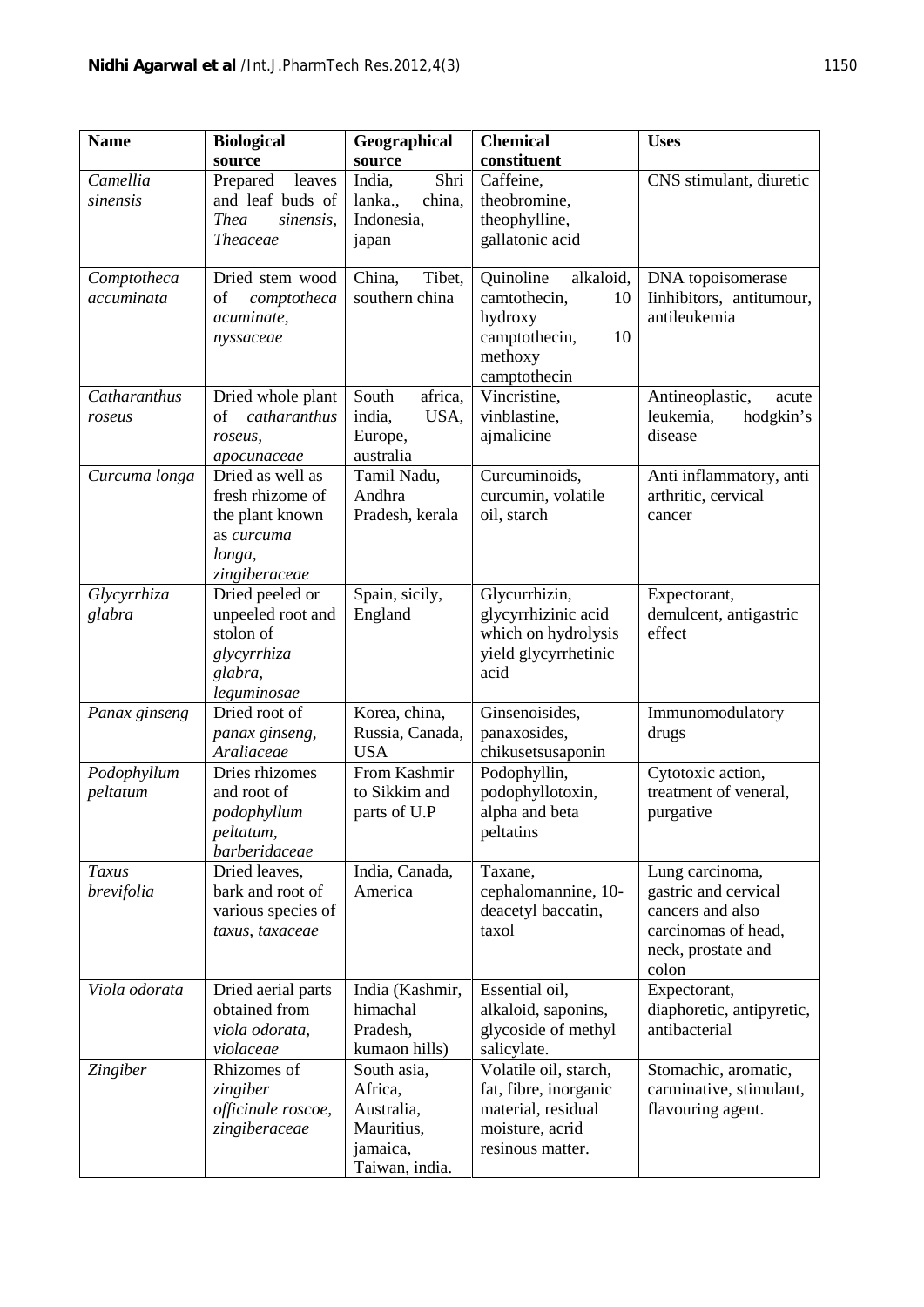#### **Conclusion:**

Medicinal plants have contributed a rich health to human beings. Plant extracts and their bioactive compounds present in them which are responsible for anticancer activity have to be screened for their valuable information. This review had given some of

#### **References:**

- 1. Lemkebthomas L., Williams D. A., Roche V. F., William Z. S., Foye's principles of medicinal chemistry.,  $6^{\text{th}}$  edition, 2008, 1147-1148
- 2. Z., Michael S., Eran Ben-A., and Bashar S., Greco-Arab and Islamic Herbal-Derived Anticancer Modalities: From Tradition to Molecular Mechanisms, Evidence-Based complementary and Alternative Medicine., 2012,13
- 3. Wen T., Jinjian L., Mingqing H., Yingbo Li., Meiwan C., Guosheng W., Jian G., Zhangfeng 14. Lorence.A.F., Z., Zengtao X., Yuanye D., Jiajie G., Xiuping C., and Yitao W., Anti-cancer natural products isolated from chinese medicinal herbs, Chin Med., 2011, 6, 27.
- 4. Prema R., Sekar S.D., Chandra Sekhar K B., Review On: Herbs As Anticancer Agents, Int. J. Pharma & Ind. Res., 2011, 1, 105.
- 5. Pandey G and Madhuri S., Some medicinal plants as natural anticancer agents, Phcog Rev., 2009, 3, 259-263.
- 6. Dholwani K.K., Saluja A.K., Gupta A.R., and D.R. Shah., A review on plant-derived natural products and their analogs with anti-tumor activity, Indian J Pharmacol., 2008, 40, 49–58.
- 7. Svoboda G. H., Poore G. A., Simpson P. J and Boder G. B., Alkaloids of *Acronychia Baueri* Schott I: Isolation of the alkaloids and a study of the antitumor and other biological properties of acronycine, Journal of Pharmaceutical Sciences., 1996, 55, 758–768.
- 8. Ariga T., and Seki T., Antithrombotic and anticancer effects of garlic-derived sulfur compounds: A review, BioFactors., 2006, 26, 93–103.
- 9. Thomson M and Ali M., Garlic [*Allium sativum*]: a review of its potential use as an anti cancer agent, Curr Cancer Drug Targets., 2003, 3, 67-81.
- 10. Jung M.J., Yin Y., Heo S.I., Wang M.H., Antioxidant and Anticancer Activities of Extract from *Artemisia capillaries*, Korean Journal of Pharmacognosy., 2008, 39, 194-198.
- 11. William C.S and Kwok N. L., *In vitro* and *in vivo* anti-tumor effects of *Astragalus*

the plants possessing anticancer activity for various types of cancer. This review can help others to explore herbs to further extent and its use in various other disease and toxicity studies along with clinical trials.

*membranaceus,* Cancer Letters., 2007, 252, 43– 54.

- 12. Kapadia G.J., Tokuda H., Konoshima T., Nishino H., Chemoprevention of lung and skin cancer by Beta vulgaris (beet) root extract, Cancer Lett., 1996, 100, 211-214.
- 13. Valcic S., Timmermann B.N., Alberts D.S., Wachter G.A., Krutzsch M., Wymer J., Guillén JM., Inhibitory effect of six green tea catechins and caffeine on the growth of four selected human tumor cell lines, Anticancer Drugs., 1996, 7, 461-8.
- Bolivar M., Nessler C.L., Camptothecin and 10-hydroxycamptothecin from *Camptotheca acuminata* hairy roots, Physiology and Biochemistry Plant Cell Reports., 22, 6, 437-441.
- 15. Maria Manuela R. Costa., Frederique Hilliou., Patrícia Duarte., Luís Gustavo Pereira., Iolanda Almeida., Mark Leech., Johan Memelink., Alfonso Ros Barceló., Mariana Sottomayor., Molecular Cloning and Characterization of a Vacuolar Class III Peroxidase Involved in the Metabolism of Anticancer Alkaloids in *Catharanthus roseus*., *Plant Physiology.,* 2008, 146, 403-417.
- 16. Mi Ja Chung., Cha-Kwon Chung., Yoonhwa Jeong., Seung-Shi Ham., Anticancer activity of subfractions containing pure compounds of Chaga mushroom (*Inonotus obliquus*) extract in human cancer cells and in Balbc/c mice bearing Sarcoma-180 cells, Nutr Res Pract., 2010, 4, 177–182.
- 17. Kuttan R., Bhanumathy P., Nirmala K., George MC., Potential anticancer activity of turmeric (Curcuma longa), Cancer Lett., 1985, 29, 197- 202.
- 18. Lakshmi S., Padmaja G and Remani P., Antitumour Effects of Isocurcumenol Isolated from *Curcuma zedoaria* Rhizomes on Human and Murine Cancer Cells, International Journal of Medicinal Chemistry., 2011, 13.
- 19. JING Jing., YANG Ruolin., LU Yang., The Anticancer Activity of Compounds in Lipophilic Fraction of Daucus carota, Journal of Guiyang Medical College., 2008, 05, 014.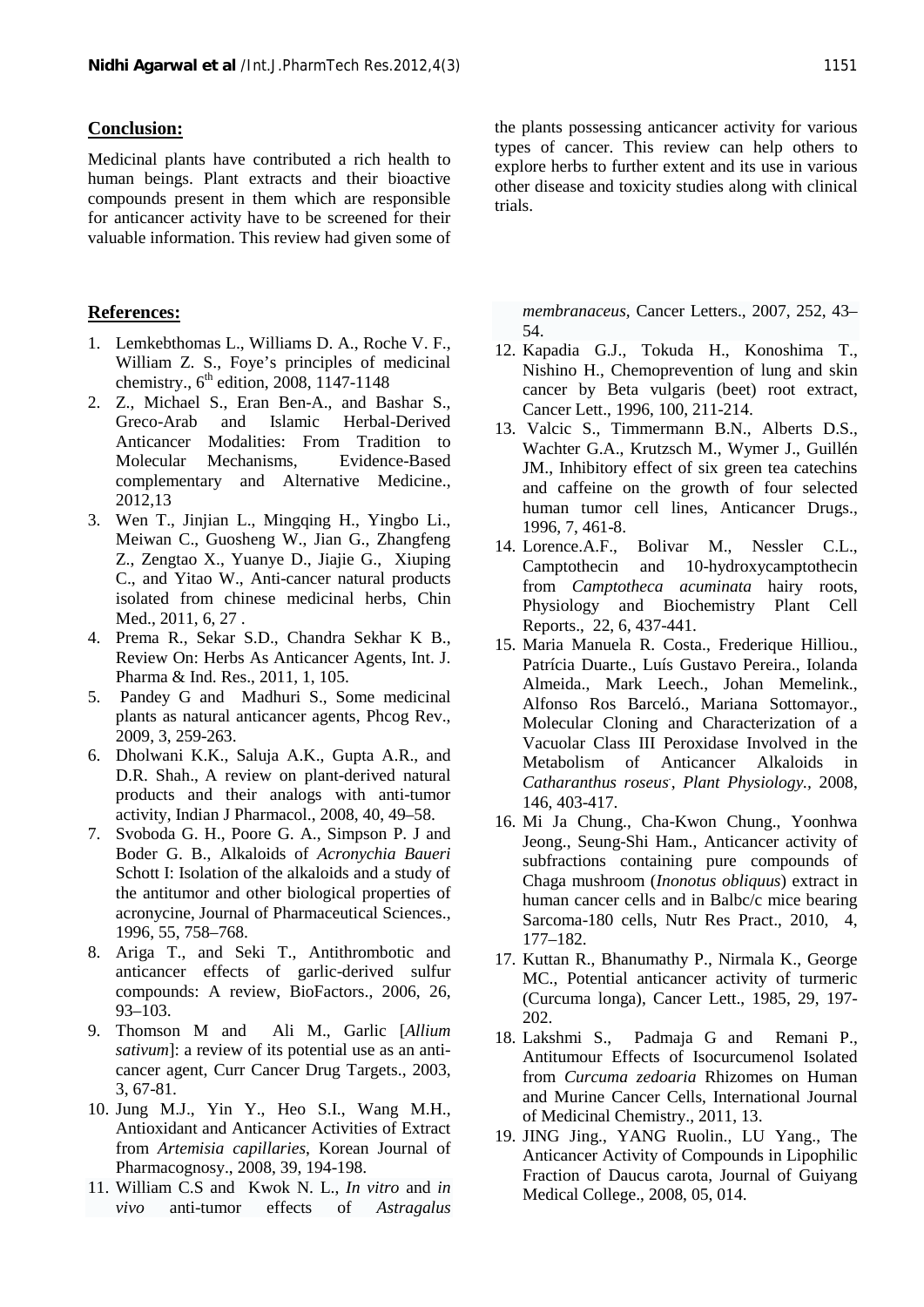- 20. Yue Fu., Tze-chen Hsieh., Junqiao Guo., Jan Kunicki., Marietta Y.W.T., LeeZbigniew Darzynkiewicz., Joseph M. Wu., Licochalcone- A: A novel flavonoid isolated from licorice root (*Glycyrrhiza glabra*), causes G2 and late-G1 arrests in androgen-independent PC-3 prostate cancer cells, Biochemical and Biophysical Research Communications., 2004, 322, 263– 270.
- 21. Karmakar SR., Biswas SJ., Khuda-Bukhsh AR., Anti-carcinogenic potentials of a plant extract (Hydrastis canadensis): I. Evidence from in vivo studies in mice (Mus musculus), Asian Pac J Cancer Prev., 2010, 11, 545-51.
- 22. C. Anesini., A. Genaro., G. Cremaschi., J. Boccio., M. Zubillaga., L. Sterin Borda., E. Borda., In vivo" antitumor activity of *Larrea divaricata* C.: comparison of two routes of administration, Phytomedicine., 2011, 5,41-45.
- 23. Wan Chik., Wan Dalila., Amid Azura., Jamal Parveen., *Purification and Cytotoxicity Assay of TOmato (Lycopersicum esculentum) Leaves Methanol Extract as Potential Anticancer Agen.,* Journal of Applied Sciences, 2010, 10, 3283- 3288.
- 24. Kang JH., Song KH., Woo JK., Park MH., Rhee MH., Choi C., Oh SH., Ginsenoside Rp1 from Panax ginseng exhibits anti-cancer activity by down-regulation of the IGF-1R/Akt pathway in breast cancer cells, Plant Foods Hum Nutr., 2011, 66, 298-305.
- 25. Nagamine MK., da Silva TC., Matsuzaki P., Pinello KC., Cogliati B., Pizzo CR., Akisue G., Haraguchi M., Górniak SL., Sinhorini IL., Rao KV., Barbuto JA., Dagli ML., Cytotoxic effects of butanolic extract from Pfaffia paniculata (Brazilian ginseng) on cultured human breast cancer cell line MCF-7, Exp Toxicol Pathol., 2009, 61, 75-82.
- 26. *Beth Shultz., Wilkes University., Wilkes-Barre P.A., Medical Attributes of* Podophyllum peltatum *– Mayapple., 2001, 408-4758.*
- 27. Choi SG., Kim J., Sung ND., Son KH., Cheon HG., Kim KR., Kwon BM., Anthraquinones, Cdc25B phosphatase inhibitors, isolated from the roots of Polygonum multiflorum Thunb, Nat Prod Res., 2007, 21, 487-93.
- 28. Lin JY., Liu SY., Studies on the antitumor lectins isolated from the seeds of Ricinus communis (castor bean), Toxicon., 1986, 24, 757-65.
- 29. Jeong JB., Jeong HJ., Park JH., Lee SH., Lee JR., Lee HK., Chung GY., Choi JD., de Lumen BO., Cancer-preventive peptide lunasin from Solanum nigrum L. inhibits acetylation of core histones H3 and H4 and phosphorylation of

retinoblastoma protein (Rb), J Agric Food Chem., 2007, 55, 10707-13.

- 30. Y.-O Son., J Kim., J.-C Lim., Y Chung., G.-H Chung., J.-C Lee., Ripe fruits of *Solanum nigrum* L. inhibits cell growth and induces apoptosis in MCF-7 cells, Food Chem Toxicol., 2003, 41, 1421–1428.
- 31. Hyun Joo Woo., Kun-Young Park., Chung-Ho Rhu., Won Ho Lee., Byung Tae Choi., Gi Young Kim., Yeong-Min Park., Yung Hyun Choi., -Lapachone, a Quinone Isolated from Tabebuia avellanedae, Induces Apoptosis in HepG2 Hepatoma Cell Line Through Induction of Bax and Activation of Caspase, Journal of Medicinal Food., 2006, 9, 161-168.
- 32. Kingston David G. I., Taxol, an Exciting Anticancer Drug from Taxus brevifolia, Human Medicinal Agents from Plants*., 1993, 534,* 138– 148.
- 33. Kylenorton , The World Most Popular Herbs Slippery elm (Ulmus rubra) Health Benefits and Side Effects, Health article.*,* Posted on January 27, 2012
- 34. Pilarski R., Filip B., Wietrzyk J., Kura M., Gulewicz K., Anticancer activity of the Uncaria tomentosa (Willd.) DC. preparations with oxindole alkaloid composition, Phytomedicine., 2010, 17, 1133-9.
- 35. Gerlach SL., Rathinakumar R., Chakravarty G., Göransson U., Wimley WC., Darwin SP., Mondal D., Anticancer and chemosensitizing abilities of cycloviolacin 02 from Viola odorata and psyle cyclotides from Psychotria leptothyrsa, Biopolymers., 2010, 94, 617-25.
- 36. Siegle I., Fritz P., McClellan M., Gutzeit S., Mürdter TE., Combined cytotoxic action of Viscum album agglutinin-1 and anticancer agents against human A549 lung cancer cells, Anticancer Res., 2001, 21, 2687-91.
- 37. Khwaja TA., Dias CB., Pentecost S., Recent studies on the anticancer activities of mistletoe (Viscum album) and its alkaloids, Oncology., 1986, 43, 42-50.
- 38. De Rezende AA., Graf U., Guterres Zda R., Kerr WE., Spanó MA., Protective effects of proanthocyanidins of grape (Vitis vinifera L.) seeds on DNA damage induced by Doxorubicin in somatic cells of Drosophila melanogaster, Food Chem Toxicol., 2009, 47, 1466-72.
- 39. Mahadik Vaishali J., Patil Piyusha B., Patil Sandip B., Naikwade Nilofar S., Evaluation of antitumor and antioxidant activity of *vitis vinifera* l. against ehrlich ascites carcinoma induced mice, international journal of pharmaceutical research and development., 2011, 3, 10.